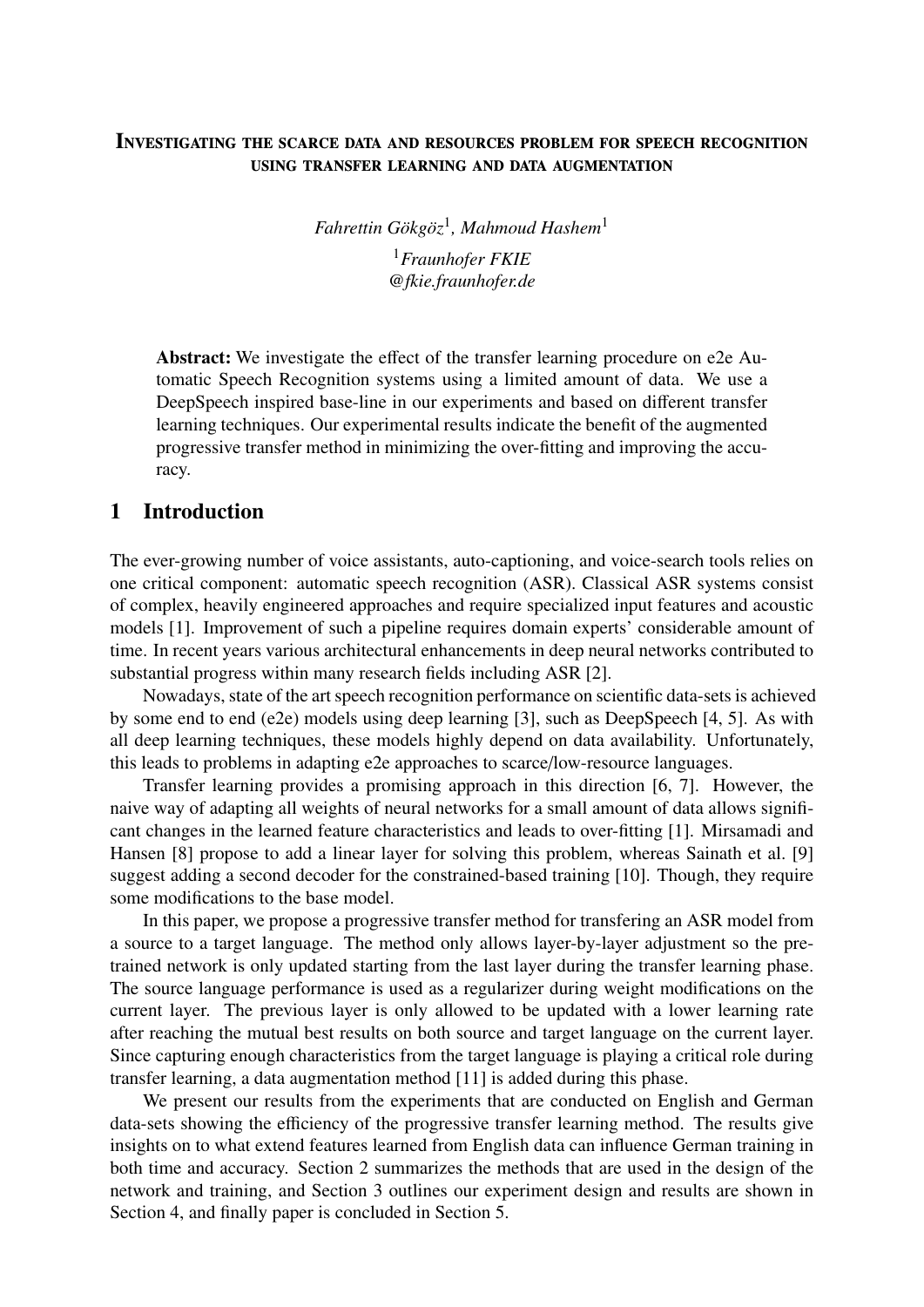#### <span id="page-1-0"></span>2 Methods

#### <span id="page-1-5"></span>2.1 Model

<span id="page-1-1"></span>

Figure 1 – Experimental End-to-End System Design with all components, First the raw audio is processed to Mel-spectrogram, Then the data Augmentation component applies some deformations. Deepspeech module processes deformed Mel-spectrogram to a character transition matrix, That finally used to decode with or without a language model the most probable transcript.

Our model, shown in Figure [1,](#page-1-1) inspired by Deepspeech [\[4,](#page-5-3) [5\]](#page-5-4), is a recurrent neural network (RNN) that generates character sequences transcription from Mel-Spectrograms. Each training example is formulated as  $(x_i, y_i)$  that correspond to a single utterance  $x_i$  and its label  $y_i$  respectively which is sampled from dataset  $X = \{(x, y_i) \mid (x, y_0) \in \mathbb{R}^n\}$  is a time-series vector respectively, which is sampled from dataset  $X = \{(x_1, y_1), (x_2, y_2), ...\}$ .  $x_i$ , is a time-series vector<br>of length  $T_i$  that encodes the audio features in each timester. Mel-spectrogram's features are of length  $T_i$  that encodes the audio features in each timestep. Mel-spectrogram's features are used as our input, so  $x_i(t, p)$  denotes the *p*'s frequency bin power in the audio frame at time *t*. the model then produces a sequence of character probabilities as transcription candidates for the input spectrogram, where the output at each timestep is calculated as  $\hat{y}(t) = P(c_t|x), c ∈ Alphabet$ .<br>The Model has a six-layer architecture, where the first three layers are feed forwards, then

The Model has a six-layer architecture, where the first three layers are feed forwards, then follows a unidirectional LSTM [\[12\]](#page-6-1) layer followed by two additional feed-forward layers. We denote individual layer *l*, where *h*(*l*) is the output of layer *l*, knowing that *h*(0) corresponds to an input.

<span id="page-1-2"></span>All of the non-recurrent layers operations are represented by equation [1,](#page-1-2) knowing that the first layer,  $h_t^0$  corresponds to the spectrogram frame  $x_t$ .

$$
h_t^{(l)} = g(W^{(l)}h_t^{(l-1)} + b^{(l)})
$$
\n(1)

The parameters  $W^{(l)}$  and  $b^{(l)}$  in the equation [1](#page-1-2) are representing the weights and biases for the corresponding layer. After that, the clipped rectified-linear unit (ReLu) is used as the activation function denoted as  $g(z) = min\{max\{0, z\}, 20\}.$ 

<span id="page-1-3"></span>The fourth layer is a unidirectional LSTM layer, which is represented in equation [2,](#page-1-3) Where the LSTM function is described at [\[12\]](#page-6-1)

$$
h_t^{(4)} = g(LSTM(h_t^{(3)}, h_{(t-1)}^{(4)}, C_{(t-1)}^{(4)}))
$$
\n(2)

<span id="page-1-4"></span>the predicted character probabilities for each time slice t and character k in the alphabet is calculated by applying softmax to the final layer as represented in equation [3](#page-1-4)

$$
\hat{y}_{t,k} \equiv \mathbb{P}(c_t = k | x) = \frac{\exp(h_t^{(6)}(k))}{\sum_{j \in J} \exp(h_t^{(6)}(j))}
$$
\n(3)

Finally, we use CTC [\[13\]](#page-6-2) to measure the loss  $L(\hat{y}, y)$  between the predicted character probabilities  $\hat{y}$  and the ground truth  $y$  with respect to the network outputs and backpropagate the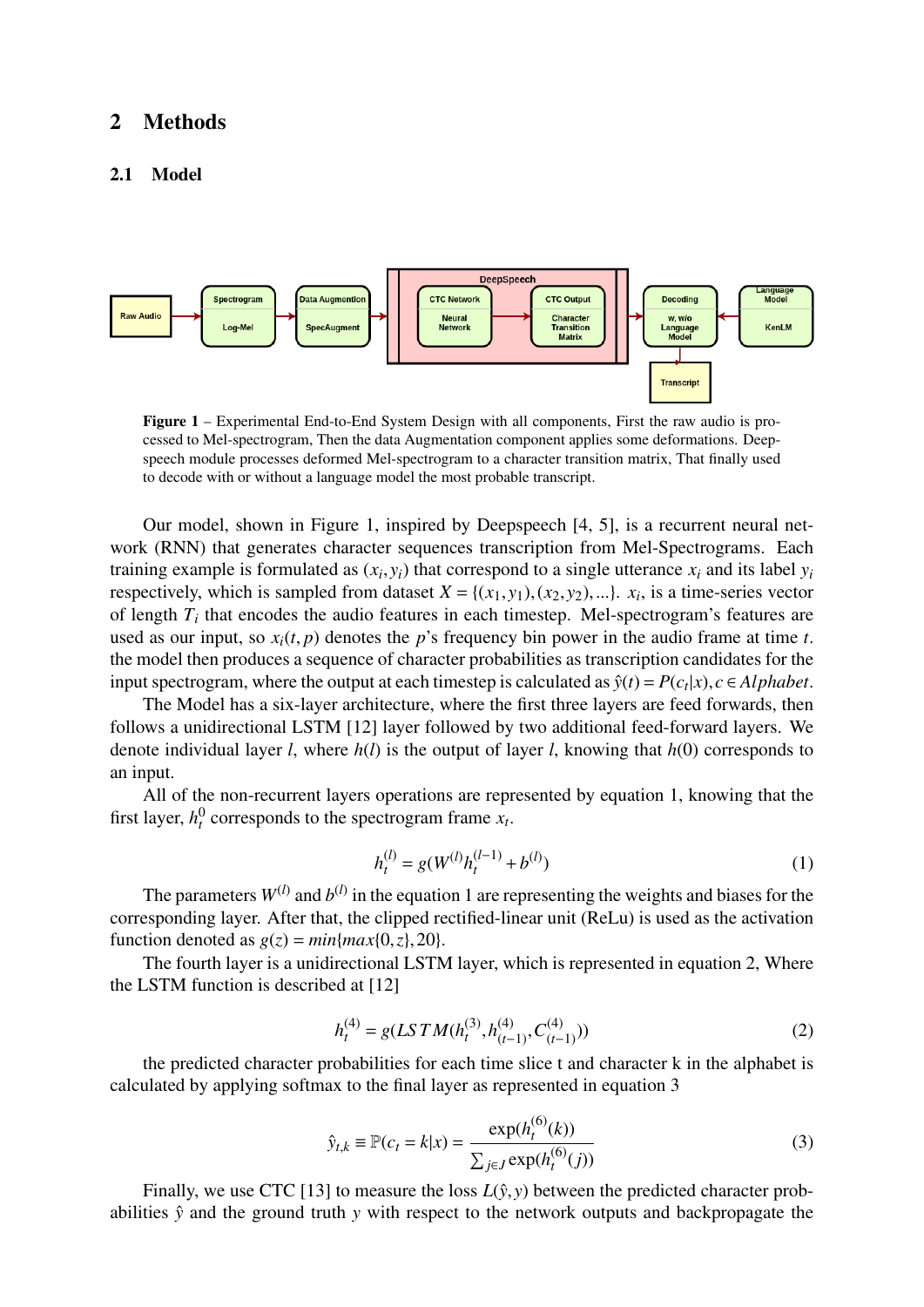gradient  $\nabla L(\hat{y}, y)$  to all of the model parameters through the rest of the network.

### 2.2 Data Augmentation

Diversity of the augmentation helps the network to learn better features and also minimizes the over-fitting risk [\[14\]](#page-6-3). Mel-Spectrograms are used as input to our network; we apply deformations on those features to provide the capability to enrich the data during the training time. Augmentation deformations should be including segment-based time and frequency masking as presented in [\[15\]](#page-6-4). The following operations are applied as data augmentation during our training procedure.

- 1. Time warping views the Mel-Spectrogram as an image where the time axis is horizontal and the frequency axis is vertical with  $\tau$  time steps, and it is applied by choosing a random point along the horizontal axis in the temporal segment  $(W, \tau - W)$  and the direction of warping either to the left or to the right. Additionally, warping distance w is sampled from a uniform distribution with a mean of 0 and a standard deviation of *W*.
- 2. Frequency masking masks  $f$  consecutive Mel-frequency channels  $[f_0, f_0 + f)$ , where f0 is chosen from [0, $v - f$ ), and *f* is sampled from a uniform distribution with a mean of 0 and a Standard deviation of  $F$ .  $v$  is the number of Mel-frequency channels.
- 3. Time masking masks *t* consecutive time steps  $[t_0, t_0 + t)$ , where t0 is chosen from  $[0, \tau t)$ , and *t* sampled from a uniform distribution with a mean of 0 and a standard deviation of *T*.

### 2.3 Language Model

The perceived performance of the ASR system depends on both acoustic and language models. Measuring the added value of the acoustic model in the overall accuracy is another criterion for our experiments. We employ a probabilistic language model to be able to observe this. In particular, and we selected KenLM [\[16,](#page-6-5) [17\]](#page-6-6) because of its scalability, short query time, and memory efficiency.

# <span id="page-2-0"></span>3 Setup

In this paper, we try to investigate the effect of the training procedure on transfer learning. Lack of data in the target language and a large parameter space cause over-fitting and reduce performance. Therefore, our experiment setup focuses on observing the individual regularization's effect on the transfer. For this purpose, we start from a "full transfer learning" as a baseline, which allows unconstrained training for all of the layers. Then we observe the effect of the following options.

The first option in our experiments is "mean transfer learning" . In this setup, we freeze feed-forward layers before LSTM and only allow the training on the rest of the model. In this experiment, we aim to observe the effect of previously extracted features with the combination of the newly learned temporal feature relations.

The second option in our experiments is "gradual transfer learning" . It is sequentially allowing the layers to be trained and unfreezing a layer once its successor is converged. This experiment is designed to capture the information gain from the trained source language and the effect of sequentially allowing the injection of the target language data to those layers. In this case, we are keeping the learning rate stable.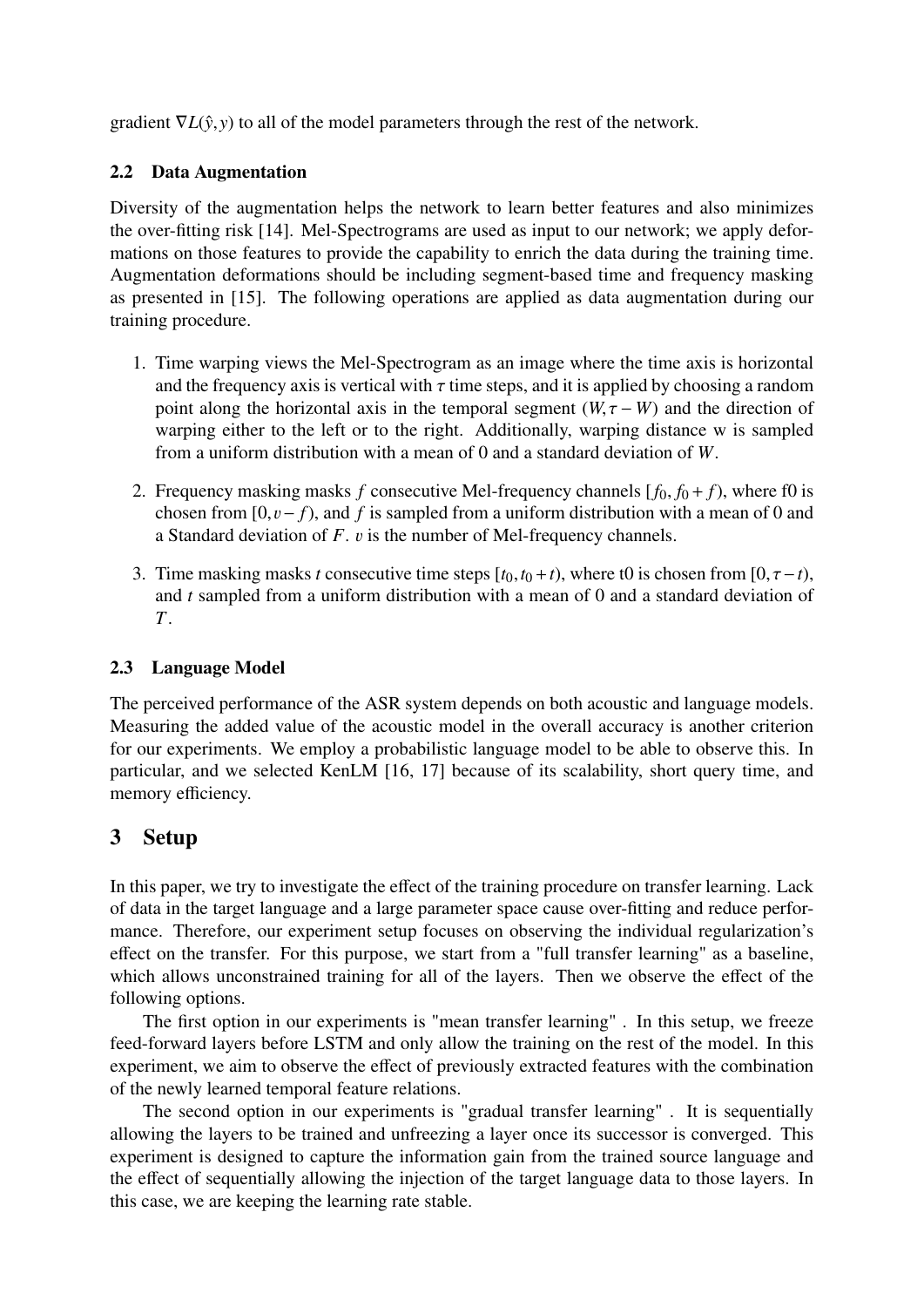The final option in our experiment is "progressive transfer learning", we follow the same procedure as in the previous one except that the learning rate is reduced progressively.

Each experiment described above looks at the problem from a training procedural regularization perspective, and the complementary method is data augmentation. Therefore all the experiments described above were also conducted with frequency masking, time warping, and time masking data augmentations combined to observe their effect on training.

#### 3.1 Resources

#### 3.1.1 Data



Figure 2 – CV data distribution per geographical location, gender, and age groups in respective order

The Common Voice [\[18\]](#page-6-7) (CV) is a community effort open-source data-set that is under active development and maintenance by Mozilla. It is a multilingual collection, and its latest version contains 59 different languages, which aims to help improving speech technology relevant research and the development of the tools. Fundamentally the idea is crowd-sourcing the utterances collection and validation processes for ASR. Already having collected tens of thousands of utterances and considering the variety of languages makes it an adequate candidate for other tasks besides ASR. To the best of our knowledge, it is both the largest and most diverse audio data-set in terms of collected hours and regarding the number of speakers in the public domain for ASR tasks.

#### 3.1.2 Baseline system

The baseline model in our experiments is inspired by DeepSpeech [\[4\]](#page-5-3), which was described in section [2.1.](#page-1-5) It maps each 32 log mel spectrogram features to alphabet characters probabilities. All layers are consisting of 2048 hidden nodes. 40% dropout ratio is used except for the LSTM layer and the layers following it. The model was trained iteratively for a total of 325 epochs without early stopping while gradually reducing the learning rate on Fisher, LibriSpeech [\[19\]](#page-6-8), Switchboard [\[20\]](#page-6-9), Common Voice English, and approximately 1700 hours of transcribed WAMU (NPR) radio shows used as training corpora. During the training, the learning rate was gradually decreasing by the ratio of 0.1 after every 100 epochs. Finally, the model was optimized using ADAM Optimizer [\[21\]](#page-6-10).

#### 3.1.3 Hyperparameters

Our experiments can be categorized into four types namely "full transfer learning", "mean transfer learning", "gradual transfer learning" and "progressive transfer learning". Additionally, each of the experiment types is further parametrized with and without augmentation and a language model. In each of the experiments, the optimizer is Adam. Language Model weight is 0.93,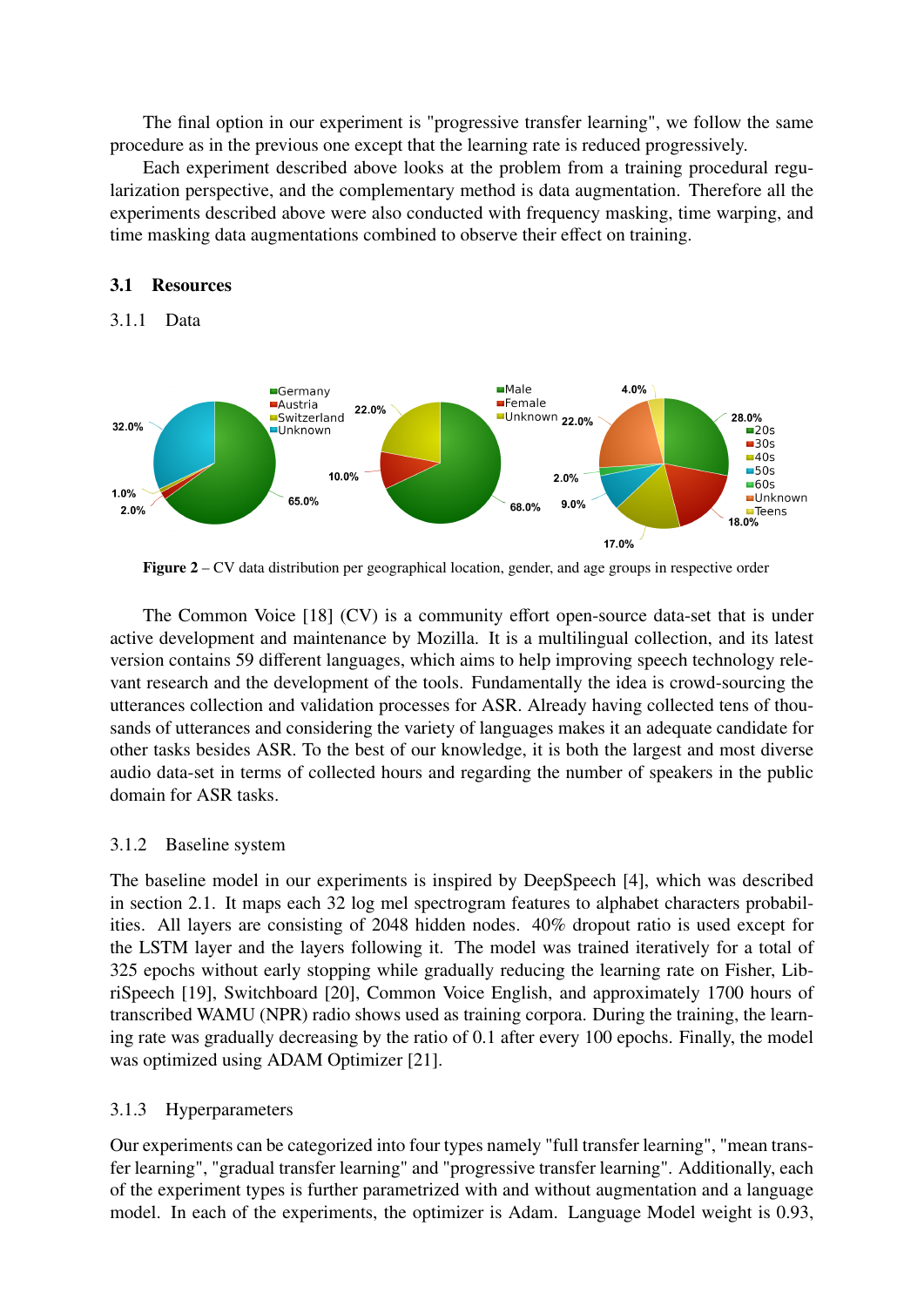and word insertion weight is 1.18 for the language model enabled experiments. Three intervals each with two frequency bandwidths masking are used for frequency masking. Three intervals each with ten milliseconds windows are used for time masking. 10% stretching/squeezing is applied to random consecutive blocks as bi-cubic time warping in data augmentation enabled experiments. The CTC's beamwidth value is 1024, the batch size is 128, and the number of training epochs is 75. An early stop was not used in full and mean transfer experiments, but learning rate decay is enabled with the sensitivity of 0.05. Ten epoch patience and 0.05 sensitivity early stop is used in gradual and progressive transfer learning experiments to unfreeze layers iteratively. Additionally, the learning rate is halved for each opened layer in the progressive transfer learning experiment.

### <span id="page-4-1"></span><span id="page-4-0"></span>4 Results and Discussion

|                    | w/o A, w/o L | W A, W/O L | w/o A, w L | W A, W L |
|--------------------|--------------|------------|------------|----------|
| Full               | 0.28599      | 0.275194   | 0.232108   | 0.231583 |
| <b>Mean</b>        | 0.289109     | 0.26781    | 0.259603   | 0.220897 |
| <b>Gradually</b>   | 0.285466     | 0.270942   | 0.221055   | 0.214099 |
| <b>Progressive</b> | 0.283566     | 0.269247   | 0.222753   | 0.207041 |

Table 1 – Character Error Rates for each individual Transfer Learning Procedure

Table [1](#page-4-1) shows character error rate (CER) for the transfer learning experiments with the learning rate 0.0001.

<span id="page-4-2"></span>

Figure 3 – Learning Rate 0.0001 - Test Results for Progressive and Gradual with/with out Language Model and Augmentation. Individual numbers on trainable layers represent the allowed layers during training in reverse order.

Figure [3](#page-4-2) shows the results on both gradual and progressive transfer methods with the allowed trainable layers for all four combinations of using language model and augmentation. Consistently, progressive transfer learning has a positive margin over the gradual transfer learning method. Augmentation shows improvement as well in both language model enabled and disable modes. As noticed CER is comparable between mean and full transfer: this indicates that the features learned by earlier layers for the English language can be used without further change for the German language. Additional experiments were carried out with a variety of learning rates as presented by the diagrams shown in the appendix to support the consistency of the reported behaviors.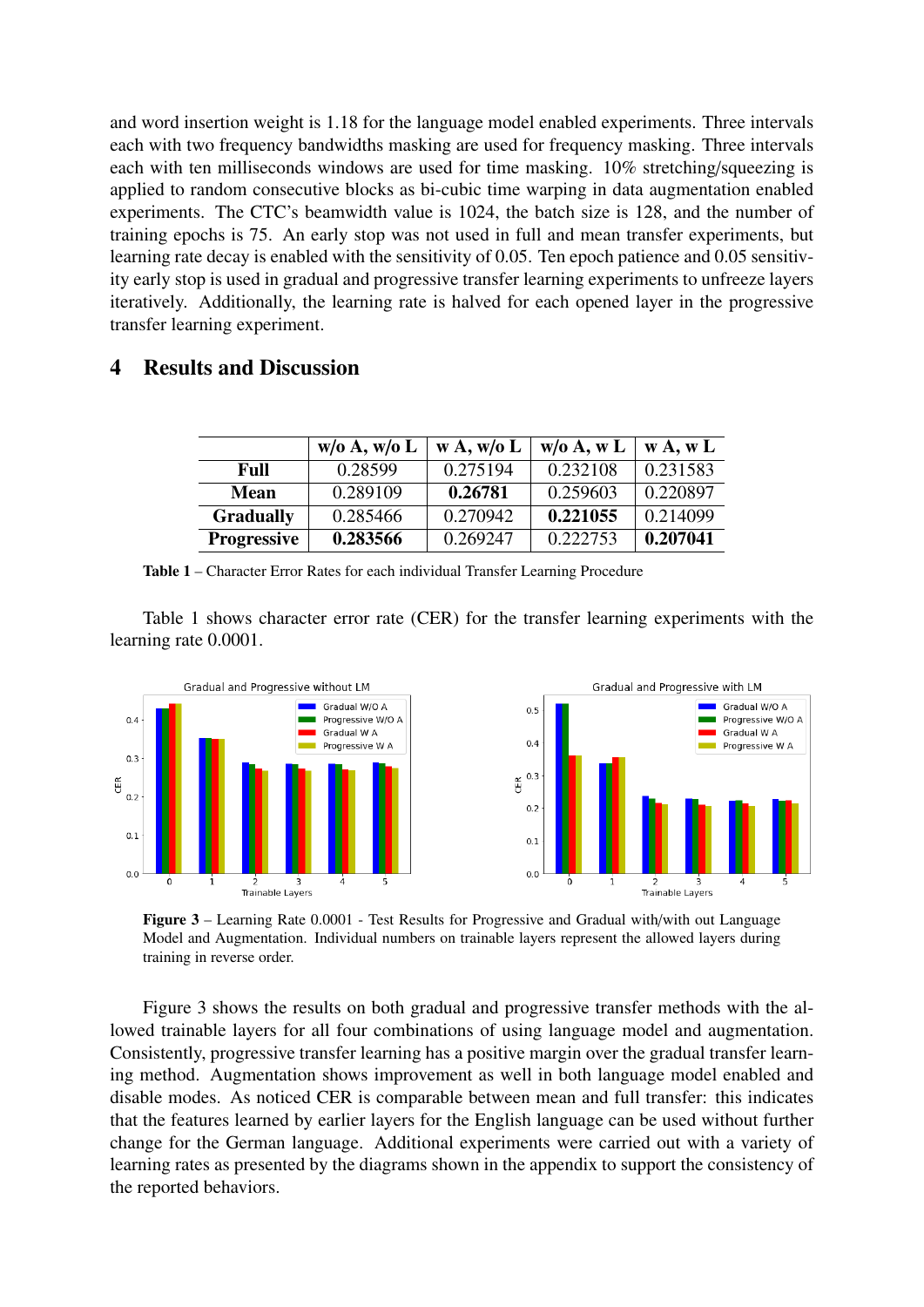### <span id="page-5-10"></span>5 Conclusions

In this paper, we investigated the effect of augmented progressive transfer learning by the experimental comparison of this approach to gradually, full, and mean transfer learning methods on English to German Languages. In our experiments, we consistently achieved marginal improvement compared to other methods. Knowing that the German language does not count as a low resource language, we used a small amount of data to emulate the behavior. Yet the question of applicability on more languages, dialects, geographics are still open question for investigation, as well as the determining the right amount of data for transfer.

### References

- <span id="page-5-0"></span>[1] Zhang, Z., J. Geiger, J. Pohjalainen, A. Mousa, and B. Schuller: *Deep Learning for Environmentally Robust Speech Recognition: An Overview of Recent Developments*. *ACM Transactions on Intelligent Systems and Technology*, 9, 2017. doi:10.1145/[3178115.](https://doi.org/10.1145/3178115)
- <span id="page-5-1"></span>[2] Malik, M., M. K. Malik, K. Mehmood, and I. Makhdoom: *Automatic speech recognition: a survey*. *Multimedia Tools and Applications*, 2020. doi:10.1007/[s11042-020-10073-7.](https://doi.org/10.1007/s11042-020-10073-7) URL <http://link.springer.com/10.1007/s11042-020-10073-7>.
- <span id="page-5-2"></span>[3] Seki, H., T. Hori, S. Watanabe, J. L. Roux, and J. R. Hershey: *End-to-End Multilingual Multi-Speaker Speech Recognition*. In *Proc. Interspeech 2019*, pp. 3755–3759. 2019. doi:10.21437/[Interspeech.2019-3038.](https://doi.org/10.21437/Interspeech.2019-3038) URL [http://dx.doi.org/10.21437/](http://dx.doi.org/10.21437/Interspeech.2019-3038) [Interspeech.2019-3038](http://dx.doi.org/10.21437/Interspeech.2019-3038).
- <span id="page-5-3"></span>[4] Hannun, A., C. Case, J. Casper, B. Catanzaro, G. Diamos, E. Elsen, R. Prenger, S. Satheesh, S. Sengupta, A. Coates, and A. Ng: *DeepSpeech: Scaling up end-to-end speech recognition*. 2014.
- <span id="page-5-4"></span>[5] et al, A.: *Deep Speech 2: End-to-End Speech Recognition in English and Mandarin*. In *Proceedings of the 33rd International Conference on International Conference on Machine Learning - Volume 48*, ICML'16, pp. 173–182. JMLR.org, 2016. Event-place: New York, NY, USA.
- <span id="page-5-5"></span>[6] Goodfellow, I., Y. Bengio, and A. Courville: *Deep Learning*. MIT Press, 2016. [http:](http://www.deeplearningbook.org) [//www.deeplearningbook.org](http://www.deeplearningbook.org).
- <span id="page-5-6"></span>[7] Bahar, P., T. Bieschke, and H. Ney: *A comparative study on end-to-end speech to text translation*. In *IEEE Automatic Speech Recognition and Understanding Workshop*, pp. 792–799. Sentosa, Singapore, 2019.
- <span id="page-5-7"></span>[8] Mirsamadi, S. and J. Hansen: *A study on deep neural network acoustic model adaptation for robust far-field speech recognition*. In *INTERSPEECH*. 2015.
- <span id="page-5-8"></span>[9] Sainath, T., R. Pang, D. Rybach, Y. He, R. Prabhavalkar, W. Li, M. Visontai, T. Strohman, Y. Wu, I. McGraw, and C.-C. Chiu: *Two-Pass End-to-End Speech Recognition*. pp. 2773– 2777. 2019. doi:10.21437/[Interspeech.2019-1341.](https://doi.org/10.21437/Interspeech.2019-1341)
- <span id="page-5-9"></span>[10] ZEINELDEEN, M., A. ZEYER, R. SCHLÜTER, and H. Ney: *Layer-normalized LSTM for Hybrid-HMM and End-to-End ASR*. In *IEEE International Conference on Acoustics, Speech, and Signal Processing*, pp. 7679–7683. Barcelona, Spain, 2020. URL [https:](https://publications.rwth-aachen.de/record/795193) [//publications.rwth-aachen.de/record/795193](https://publications.rwth-aachen.de/record/795193).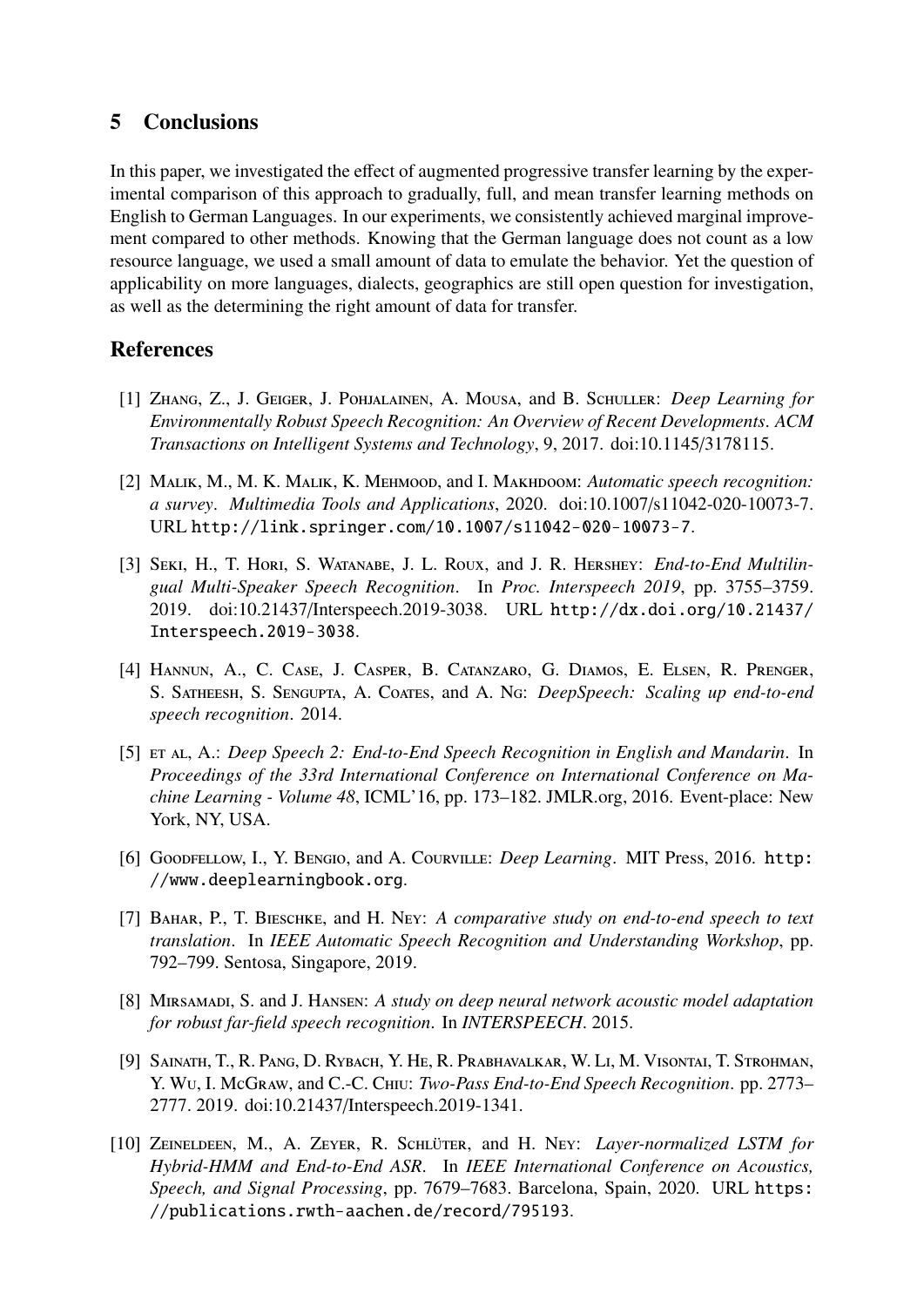- <span id="page-6-0"></span>[11] Park, D., W. Chan, Y. Zhang, C.-C. Chiu, B. Zoph, E. Cubuk, and Q. Le: *SpecAugment: A Simple Data Augmentation Method for Automatic Speech Recognition*. pp. 2613–2617. 2019. doi:10.21437/[Interspeech.2019-2680.](https://doi.org/10.21437/Interspeech.2019-2680)
- <span id="page-6-1"></span>[12] Hochreiter, S. and J. Schmidhuber: *Long short-term memory*. *Neural Comput.*, 9(8), p. 1735–1780, 1997. doi:10.1162/[neco.1997.9.8.1735.](https://doi.org/10.1162/neco.1997.9.8.1735) URL [https://doi.org/10.1162/](https://doi.org/10.1162/neco.1997.9.8.1735) [neco.1997.9.8.1735](https://doi.org/10.1162/neco.1997.9.8.1735).
- <span id="page-6-2"></span>[13] GRAVES, A., S. FERNÁNDEZ, F. GOMEZ, and J. SCHMIDHUBER: *Connectionist temporal classification: Labelling unsegmented sequence data with recurrent neural networks*. In *Proceedings of the 23rd International Conference on Machine Learning*, ICML '06, p. 369–376. Association for Computing Machinery, New York, NY, USA, 2006. doi:10.1145/[1143844.1143891.](https://doi.org/10.1145/1143844.1143891) URL <https://doi.org/10.1145/1143844.1143891>.
- <span id="page-6-3"></span>[14] SHORTEN, C. and T. KHOSHGOFTAAR: A survey on image data augmentation for deep learn*ing*. *Journal of Big Data*, 6, pp. 1–48, 2019.
- <span id="page-6-4"></span>[15] PARK, D. S., W. CHAN, Y. ZHANG, C.-C. CHIU, B. ZOPH, E. D. CUBUK, and Q. V. LE: *SpecAugment: A Simple Data Augmentation Method for Automatic Speech Recognition*. In *Proc. Interspeech 2019*, pp. 2613–2617. 2019. doi:10.21437/[Interspeech.2019-2680.](https://doi.org/10.21437/Interspeech.2019-2680) URL <http://dx.doi.org/10.21437/Interspeech.2019-2680>.
- <span id="page-6-5"></span>[16] Heafield, K., I. Pouzyrevsky, J. H. Clark, and P. Koehn: *Scalable modified Kneser-Ney language model estimation*. In *Proceedings of the 51st Annual Meeting of the Association for Computational Linguistics (Volume 2: Short Papers)*, pp. 690–696. Association for Computational Linguistics, Sofia, Bulgaria, 2013. URL [https://www.aclweb.org/](https://www.aclweb.org/anthology/P13-2121) [anthology/P13-2121](https://www.aclweb.org/anthology/P13-2121).
- <span id="page-6-6"></span>[17] Heafield, K.: *KenLM: Faster and smaller language model queries*. In *Proceedings of the Sixth Workshop on Statistical Machine Translation*, pp. 187–197. Association for Computational Linguistics, Edinburgh, Scotland, 2011. URL [https://www.aclweb.org/](https://www.aclweb.org/anthology/W11-2123) [anthology/W11-2123](https://www.aclweb.org/anthology/W11-2123).
- <span id="page-6-7"></span>[18] Ardila, R., M. Branson, K. Davis, M. Henretty, M. Kohler, J. Meyer, R. Morais, L. Saunders, F. M. Tyers, and G. Weber: *Common voice: A massively-multilingual speech corpus*. In *Proceedings of the 12th Conference on Language Resources and Evaluation (LREC 2020)*, pp. 4211–4215. 2020.
- <span id="page-6-8"></span>[19] Panayotov, V., G. Chen, D. Povey, and S. Khudanpur: *Librispeech: An asr corpus based on public domain audio books*. In *2015 IEEE International Conference on Acoustics, Speech and Signal Processing (ICASSP)*, pp. 5206–5210. 2015. doi:10.1109/[ICASSP.2015.7178964.](https://doi.org/10.1109/ICASSP.2015.7178964)
- <span id="page-6-9"></span>[20] Godfrey, J. J., E. C. Holliman, and J. McDaniel: *Switchboard: Telephone speech corpus for research and development*. In *Proceedings of the 1992 IEEE International Conference on Acoustics, Speech and Signal Processing - Volume 1*, ICASSP'92, p. 517–520. IEEE Computer Society, USA, 1992.
- <span id="page-6-10"></span>[21] Kingma, D. P. and J. Ba: *Adam: A method for stochastic optimization*. In Y. Bengio and Y. LeCun (eds.), *3rd International Conference on Learning Representations, ICLR 2015, San Diego, CA, USA, May 7-9, 2015, Conference Track Proceedings*. 2015. URL <http://arxiv.org/abs/1412.6980>.